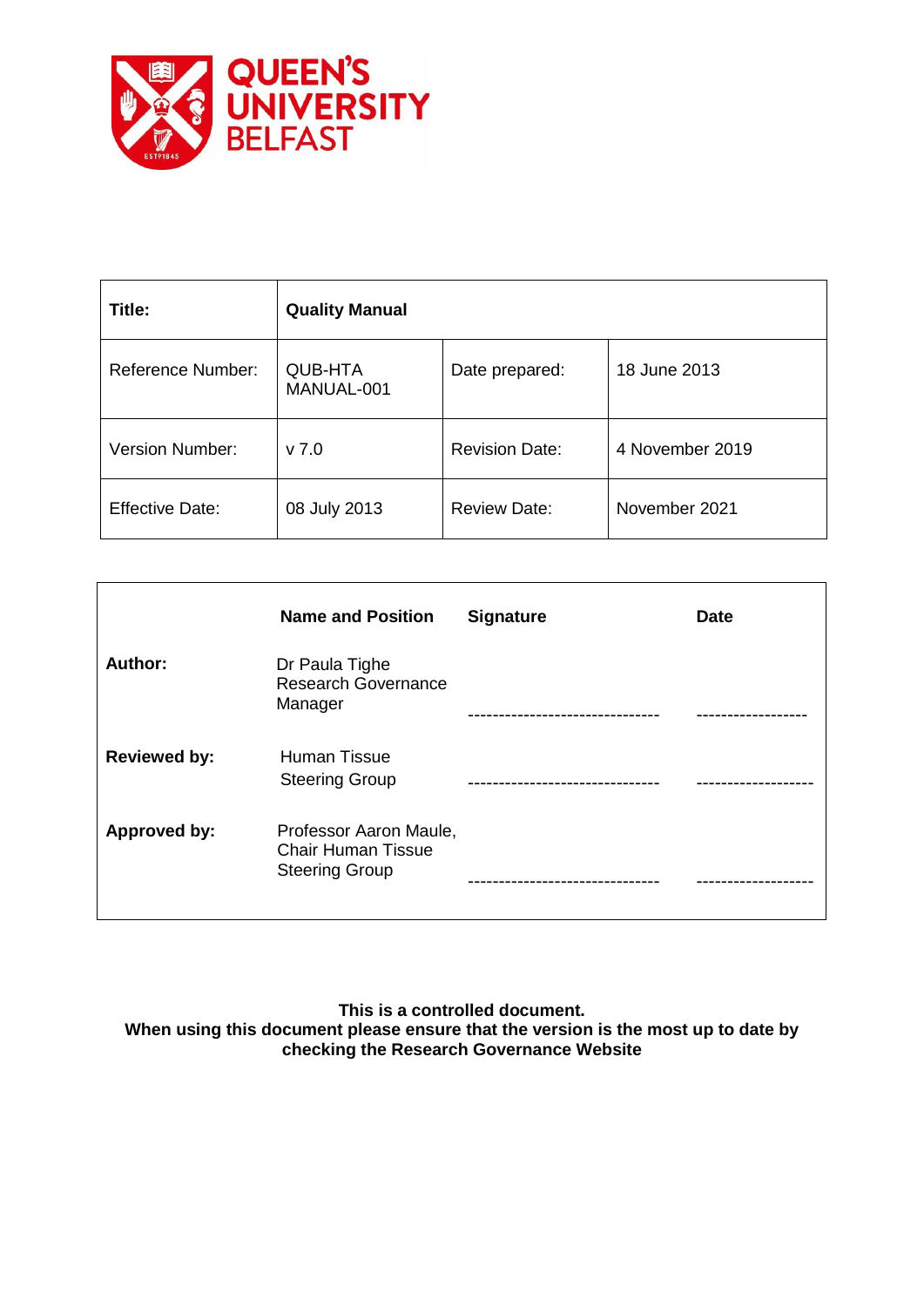# Revision Log

| <b>Previous Version</b> | Date of             | Reason for                                   | <b>New Version</b> |
|-------------------------|---------------------|----------------------------------------------|--------------------|
| number                  | Review/Modification | Review/Modification                          | Number             |
| 1.0                     | 12/08/2013          | NIB and Anatomy                              | 2.0                |
|                         |                     | SOPs lists amended                           |                    |
| 2.0                     | 14/01/2014          | Change to PDs &                              | 3.0                |
|                         |                     | <b>HTSG</b> membership                       |                    |
|                         |                     | updated.                                     |                    |
|                         |                     | Centre for Vision                            |                    |
|                         |                     | and Vascular                                 |                    |
|                         |                     | Science changed to                           |                    |
|                         |                     | Centre for                                   |                    |
|                         |                     | Experimental<br>Medicine.                    |                    |
|                         |                     | References to HTA                            |                    |
|                         |                     | eLearning removed.                           |                    |
| 3.0                     | 06/10/2014          | Change to PDs and                            | 4.0                |
|                         |                     | HTSG membership.                             |                    |
|                         |                     | <b>HTSG</b> membership                       |                    |
|                         |                     | moved to appendix                            |                    |
|                         |                     | <b>Reference to Code</b>                     |                    |
|                         |                     | of Conduct and                               |                    |
|                         |                     | Integrity in Research                        |                    |
|                         |                     | included. Research                           |                    |
|                         |                     | Governance and                               |                    |
|                         |                     | <b>Integrity Committee</b>                   |                    |
|                         |                     | name updated.                                |                    |
| 4.0                     | 24/04/2017          | Review in response                           | 5.0                |
|                         |                     | to Human Tissue                              |                    |
|                         |                     | Authority's Codes of                         |                    |
|                         |                     | Practice and                                 |                    |
|                         |                     | Standards update.                            | 6.0                |
| 5.0                     | 9 April 2019        | <b>Bi-Annual review</b><br>which resulted in |                    |
|                         |                     | amendments to the                            |                    |
|                         |                     | titles of the                                |                    |
|                         |                     | University's                                 |                    |
|                         |                     | <b>Research Ethics</b>                       |                    |
|                         |                     | Policy, the                                  |                    |
|                         |                     | Regulations                                  |                    |
|                         |                     | Governing an                                 |                    |
|                         |                     | Allegation of                                |                    |
|                         |                     | Misconduct in                                |                    |
|                         |                     | Research, the new                            |                    |
|                         |                     | Pro-Vice Chancellor                          |                    |
|                         |                     | for Research and                             |                    |
|                         |                     | Enterprise and                               |                    |
|                         |                     | capturing Precision                          |                    |
|                         |                     | Medicine Centre.                             |                    |
|                         |                     |                                              |                    |
|                         |                     |                                              |                    |
|                         |                     |                                              |                    |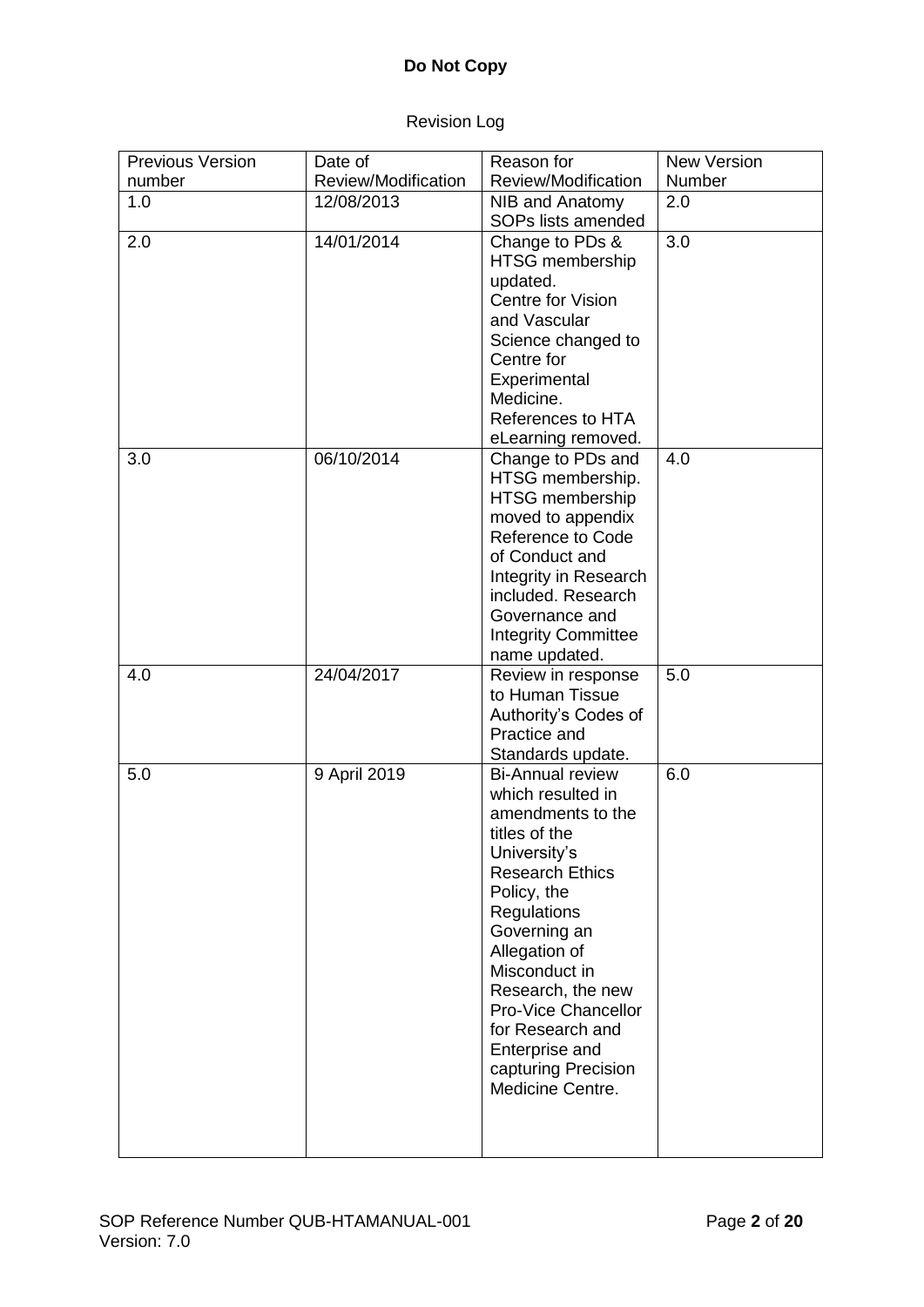| 6.0 | 4 November 2021 | <b>Bi-Annual review</b><br>which resulted in<br>amendments to:<br><b>Reflect Academic</b><br>progression for J<br>James, L McGarvey,<br>B Green;<br>Add S Cameron as<br>PD for Biological<br><b>Sciences</b><br>Remove E Murray<br>and A Al-Modhefer<br>as PDs for Anatomy;<br>Reflect changes in<br><b>University Structure;</b><br>Reflect new naming<br>format for Research<br>Governance SOPs | 7.0 |
|-----|-----------------|---------------------------------------------------------------------------------------------------------------------------------------------------------------------------------------------------------------------------------------------------------------------------------------------------------------------------------------------------------------------------------------------------|-----|
|-----|-----------------|---------------------------------------------------------------------------------------------------------------------------------------------------------------------------------------------------------------------------------------------------------------------------------------------------------------------------------------------------------------------------------------------------|-----|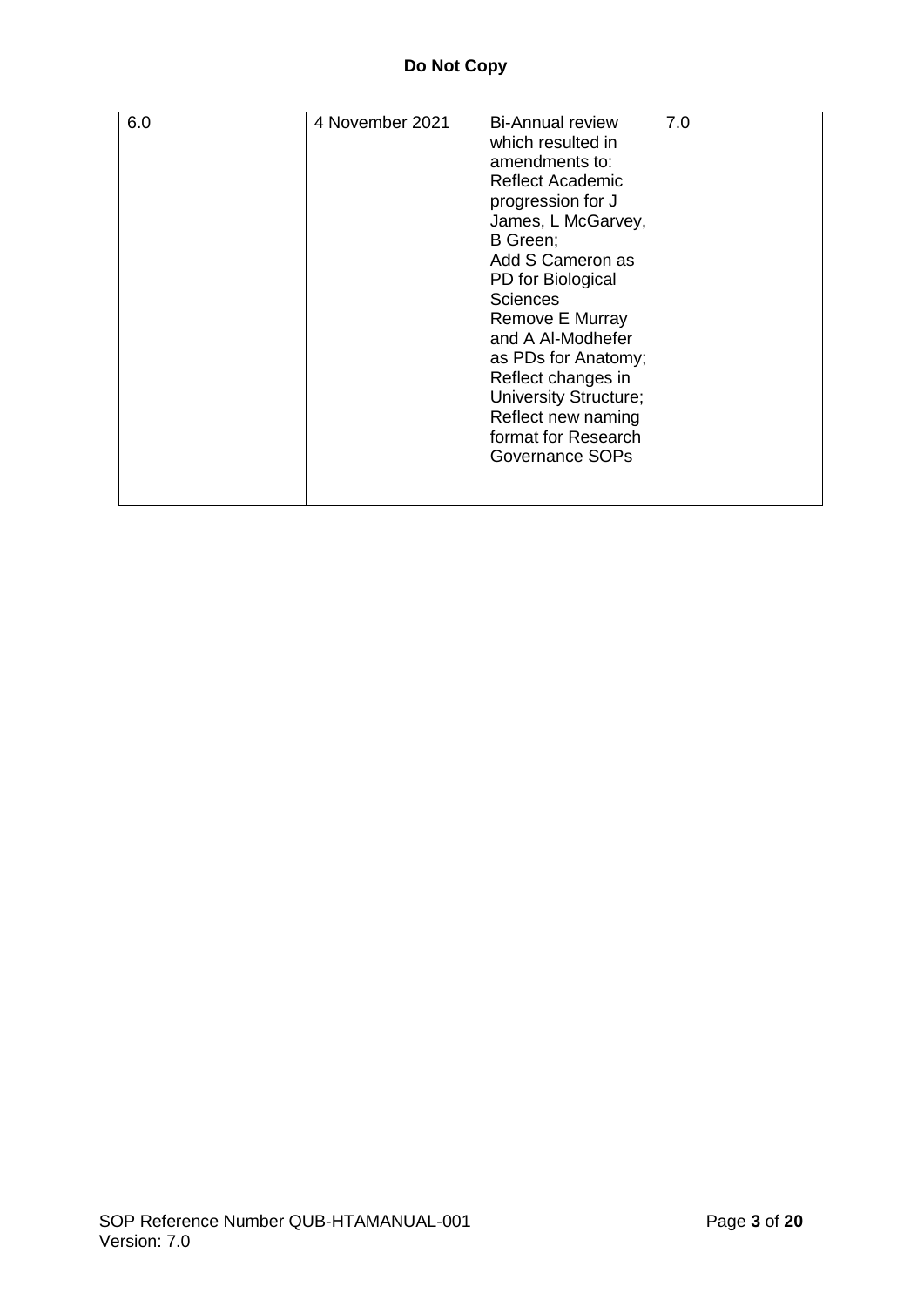# **Contents**

|     |                                              | Page |
|-----|----------------------------------------------|------|
| 1.  | <b>Background</b>                            | 5    |
| 2.  | <b>Regulations and Policies</b>              | 5    |
| 3.  | <b>Responsibilities</b>                      | 5    |
| 4.  | <b>Licences and Organisational Structure</b> | 8    |
| 5.  | <b>University Committee Structure</b>        | 8    |
| 6.  | <b>Standard Operating Procedures</b>         | 10   |
| 7.  | <b>Audit</b>                                 | 11   |
| 8.  | <b>Training</b>                              | 12   |
| 9.  | <b>Corporate Risk Management</b>             | 14   |
| 10. | <b>References</b>                            | 14   |
| 11. | <b>Contacts</b>                              | 16   |
| 12. | <b>Appendices</b>                            | 18   |
| 13. | <b>Figures</b>                               | 19   |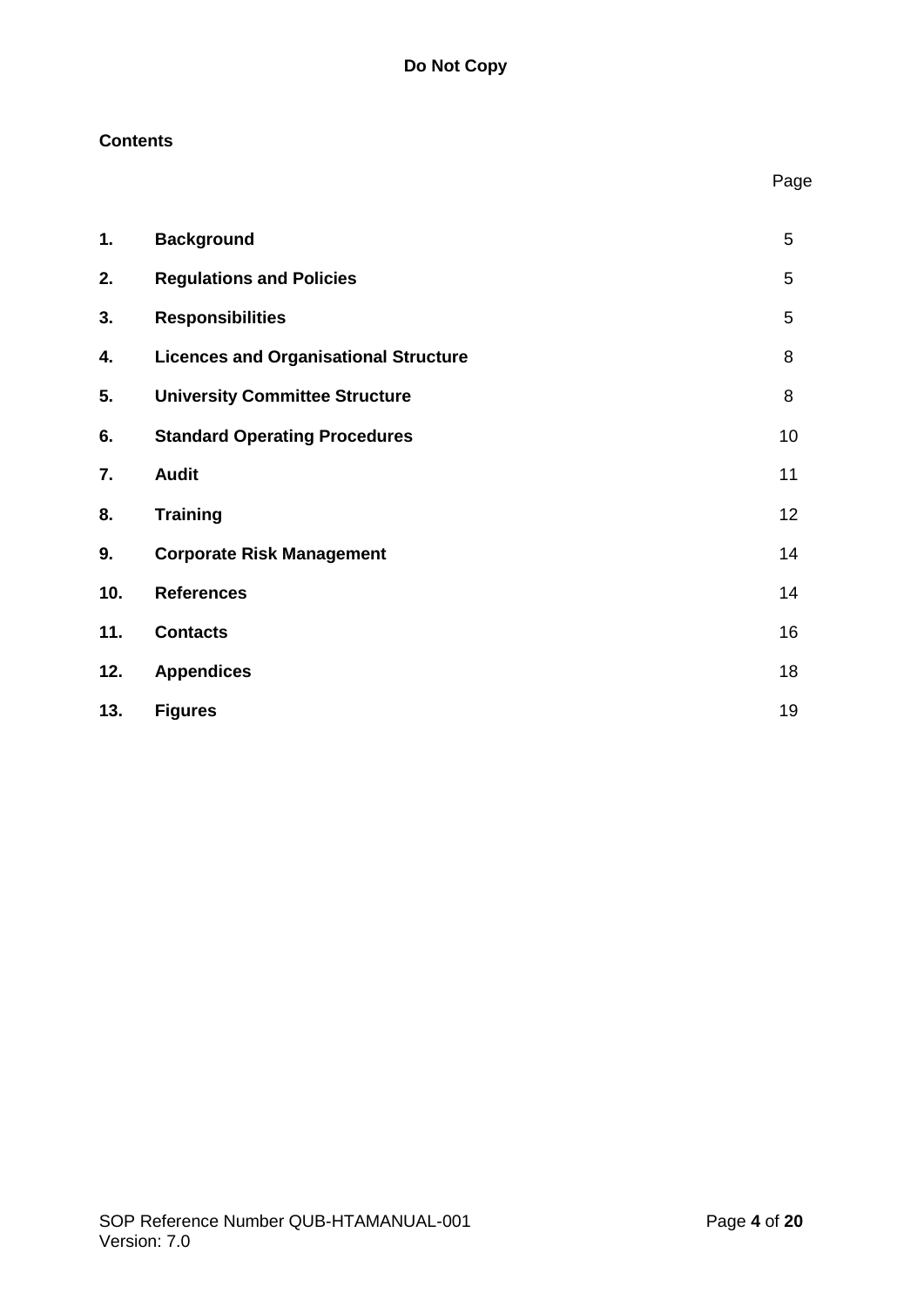# **1. Background**

The Human Tissue Act 2004 (HT Act) came into force on 1 September 2006 and provides a framework for regulation of research involving the removal, storage, use and disposal of human tissue defined as relevant material (ie) material that has come from a human body and consists of, or includes, human cells.

The definition of relevant material and a supplementary list of materials can be found on the Human Tissue Authority's website:

[https://www.hta.gov.uk/guidance-professionals/hta-legislation/relevant-material](https://www.hta.gov.uk/guidance-professionals/hta-legislation/relevant-material-under-human-tissue-act-2004/list-materials)[under-human-tissue-act-2004/list-materials](https://www.hta.gov.uk/guidance-professionals/hta-legislation/relevant-material-under-human-tissue-act-2004/list-materials)

The Human Tissue Authority (HTA) is the regulatory body which licences establishments storing and using relevant material for 'scheduled purposes' such as research in connection with disorders, or the functioning, of the human body or anatomical examination. The HTA have issued Codes of Practice which detail the standards expected from licenced establishments. These Codes of Practice include:

- (i) Code A: Guiding Principles and the fundamental principle of consent
- (ii) Code B: Post-mortem examination and Standards
- (iii) Code C: Anatomical examination and Standards
- (iv) Code D: Public display and Standards
- (v) Code E: Research and Standards
- (vi) Code F: Donation of solid organs and tissue for transplantation
- (vii) Code G: Donation of Allogenic bone marrow and peripheral blood stem cells for transplantation

Codes of practice can be accessed from the HTA website: <https://www.hta.gov.uk/guidance-professionals/codes-practice>

Informed consent is the fundamental principle behind the HT Act and must be in place for the removal, storage and use of relevant material for 'scheduled purposes'. Details of 'scheduled purposes' and the differing consent requirements from the living and the deceased can be found here: [http://www.legislation.gov.uk/ukpga/2004/30/schedule/1.](http://www.legislation.gov.uk/ukpga/2004/30/schedule/1)

In order to ensure compliance with licensing requirements the University has developed regulations, policies and Standard Operating Procedures (SOPs). An overview of these and the management of HT Act related activities are provided in this Quality Manual.

### **2. Regulations and Policies**

The University has established regulations and policies to govern research and maintain the integrity of research carried out under its auspices. The University's HT Act related regulations and policies are:

# **2.1 Regulations for Research Involving Human Participants**

All research involving human participants, their tissue or data, falls within the remit of the Regulations for Research Involving Human Participants. These Regulations provide direction for researchers and detail the processes and procedures required to ensure that:

(i) all staff are aware of their responsibilities and the need for appropriate training, eg training on the HT Act 2004, compliance with the University's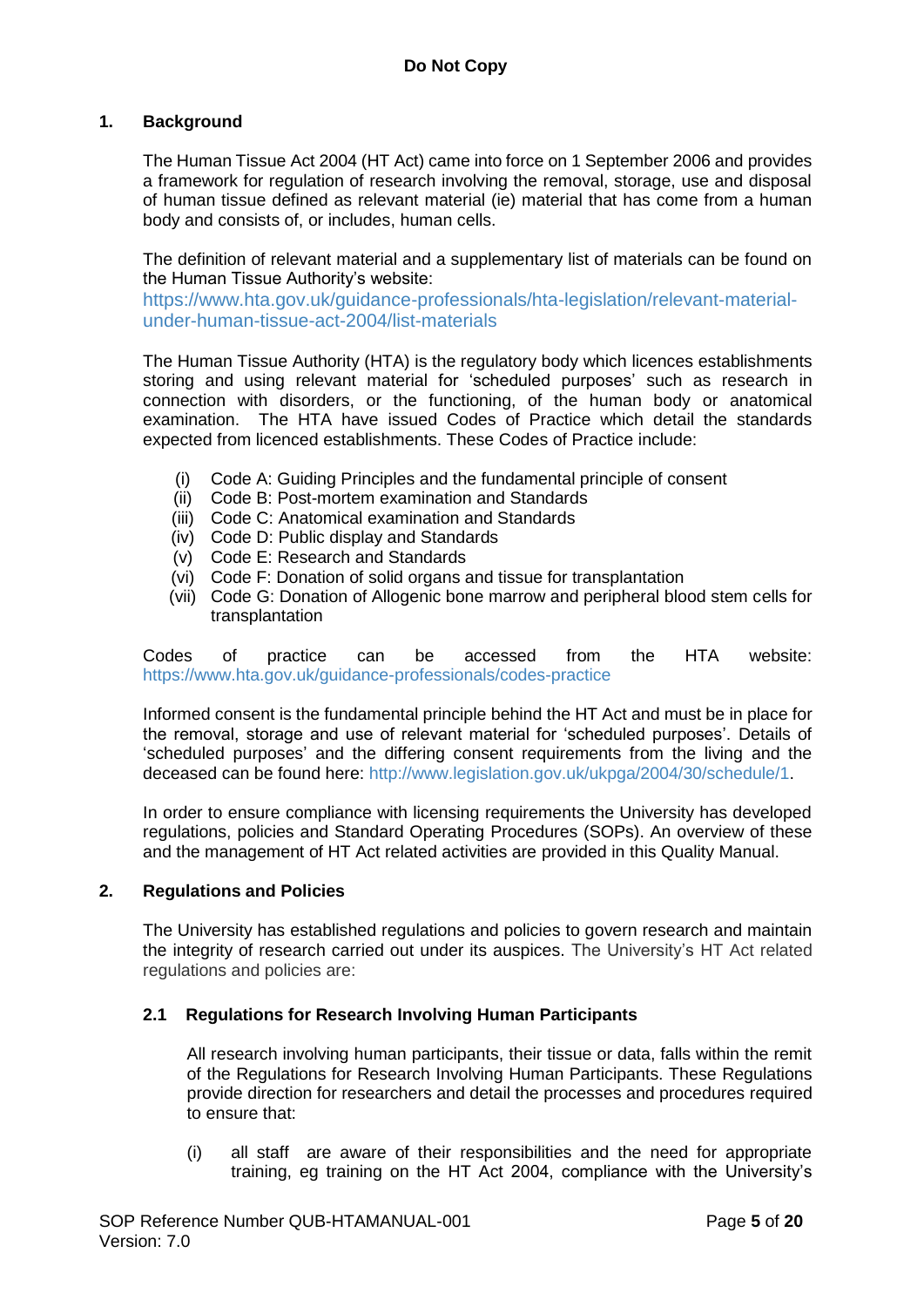Policy on the Ethical Approval of Research, training in consent or Good Clinical Practice (GCP) when the HSC sector is involved;

- (ii) the planned research is of a high scientific quality;
- (iii) the researcher has identified and secured the necessary resources to complete the research;
- (iv) all necessary regulatory and ethical approvals are in place;
- (v) appropriate indemnity provision is in place;
- (vi) appropriate monitoring and reporting will take place.

#### **2.2 Policy on the Ethical Approval of Research**

The Policy on the Ethical Approval of Research addresses the issues involved in the ethical approval and conduct in research, in particular that involving human participants their tissue or data, animals and the environment. It provides general guidance on the standards expected and the requirements for the ethical approval of research.

#### **2.3 Regulations Governing the Allegation and Investigation of Research Misconduct**

The Regulations Governing the Allegation and Investigation of Research Misconduct detail the processes to be followed when an allegation of research misconduct is received.

Within the Anatomy area there is also an Anatomy Code of Conduct which details the standards expected and local policies are in place to govern activities.

#### **2.4 Code of Conduct and Integrity in Research**

The Code of Conduct and Integrity in Research addresses the issues involved in the proper conduct of research and provides guidance for staff and students on the standards expected when undertaking research within or on behalf of the University.

#### **3. Responsibilities**

#### **3.1 Licence Holder**

The University is the Licence Holder for the MBC/BCH, RVH and Anatomy Licences. The Licence Holder's representative is the Pro-Vice-Chancellor for Research and Enterprise. The Licence Holder can make applications to the HTA to vary a licence, including change of Designated Individual (DI). The Licence Holder's representative, or their nominee, fulfils the role of Chair at the Human Tissue Steering Group (HTSG).

#### **3.2 Designated Individual**

The DI is ultimately responsible for the implementation of the requirements of the HT Act for their licenced areas. The DI is the person under whose supervision the licenced activity is authorised to be undertaken. The DI has primary (legal) responsibly under section 18 of the HT Act to secure:

- (i) That suitable practices are used in undertaking the licensed activity;
- (ii) That other persons working under the licence are suitable and;
- (iii) That the conditions of the licence are complied with.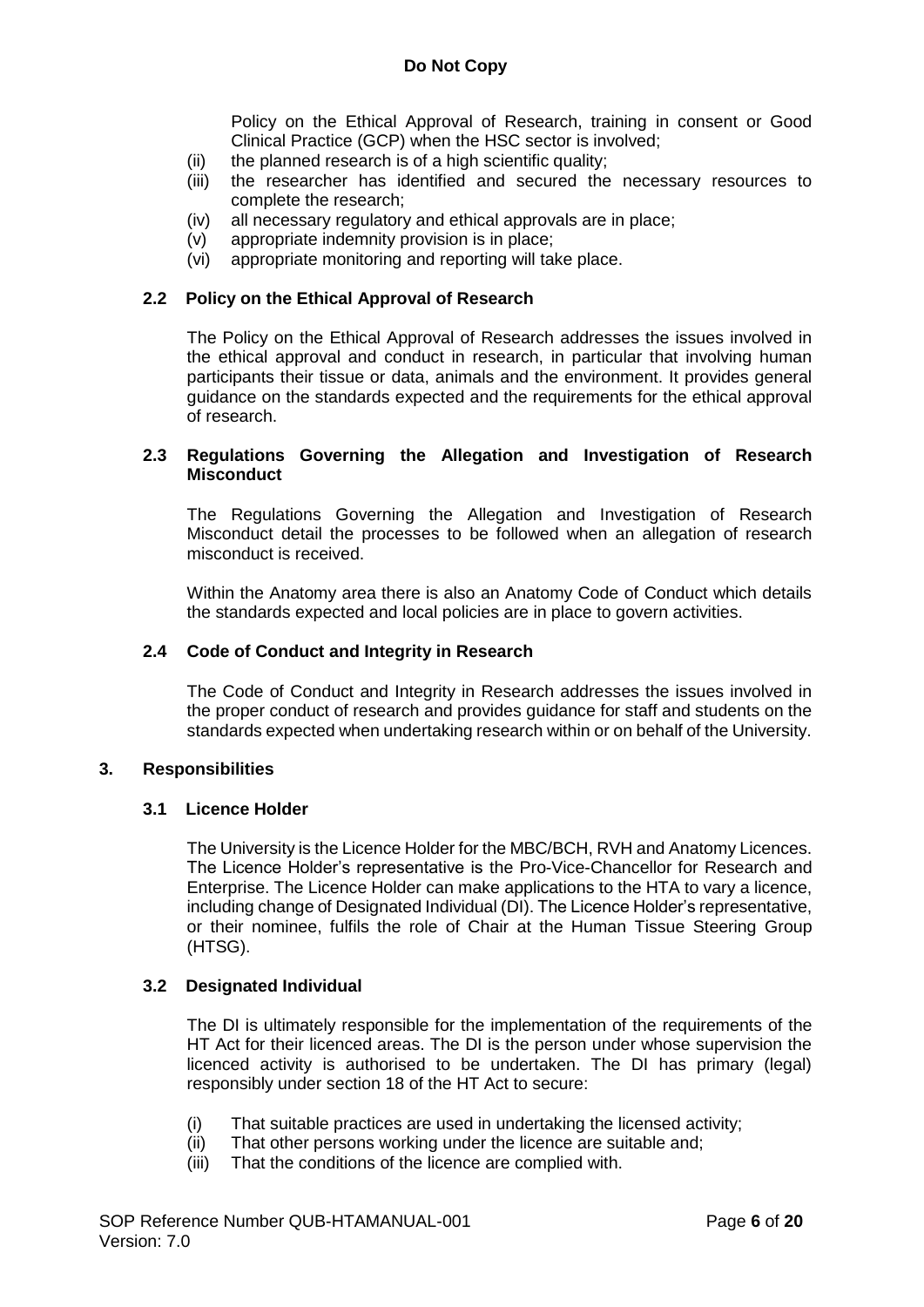The University has three DIs - Professor Jackie James for the MBC/BCH Research licence (12044), Dr Gareth McKay for the RVH Research Licence (12059) and Dr Samantha Taylor for the Anatomy Licence (12113).

### **3.3 Persons Designated**

PDs are individuals nominated by the DI, and when nominated in a notice to the HTA, are considered to be a person to whom the licence applies (ie a person to whom the authority conferred by the licence extends). PDs support the DI and provide direction and guidance for others in relation to HT Act related actives at a School/Centre level. All PDs must sign a consent form indicating their agreement to undertake the role and the associated responsibilities.

PD responsibilities include:

- (i) Ensuring that all those involved in human tissue related activities are aware of QUB HTA policies and procedures, including consent, tracking, storage, use, transfer and disposal, and the requirement to comply with them;
- (ii) Providing advice on the regulations and requirements for all human tissue related research activity within area of responsibility;
- (iii) Awareness of all those working with human tissue within their area of responsibility and pass on changes in groups/individuals doing research using human tissue to enable regular updating of database;
- (iv) Facilitating the monitoring of compliance with the HT Act, QUB HTA policies and procedures;
- (v) Attendance at Human Tissue Compliance meetings and HTSG to provide knowledge of facilities and working practices within area of responsibility and to ensure relevant information is fed back as required.

# **3.4 Research Governance**

The Research Governance Team are responsible for control and maintenance of the University policies and procedures, including the Regulations Relating to Research Involving Human Participants, the Policy on the Ethical Approval of Research, and the University's SOPs relating to the HT Act. Other responsibilities include scoping and dissemination of new or revised legislation and good practice, compilation and execution of the annual audit programme, delivery and organisation of HT Act related training, administration of HTSG, maintenance of records and related documentation (master copies of SOPs and MTAs), provision of access to the Human Tissue Register and investigation of allegations of research misconduct, including non-compliance with the HT Act.

#### **3.5 Staff and students**

Staff and students who undertake HT Act related activities are responsible for ensuring that all activities are conducted in compliance with the University's regulations and SOPs. These responsibilities include:

- (i) Ensuring that there is appropriate informed consent for the removal, storage and use of the material and that consent was obtained in accordance with the Human Tissue Authority code of practice on Consent;
- (ii) Ensuring that all relevant approvals for the research are in place;
- (iii) Attendance at relevant training, including HT Act training and informed consent training as appropriate;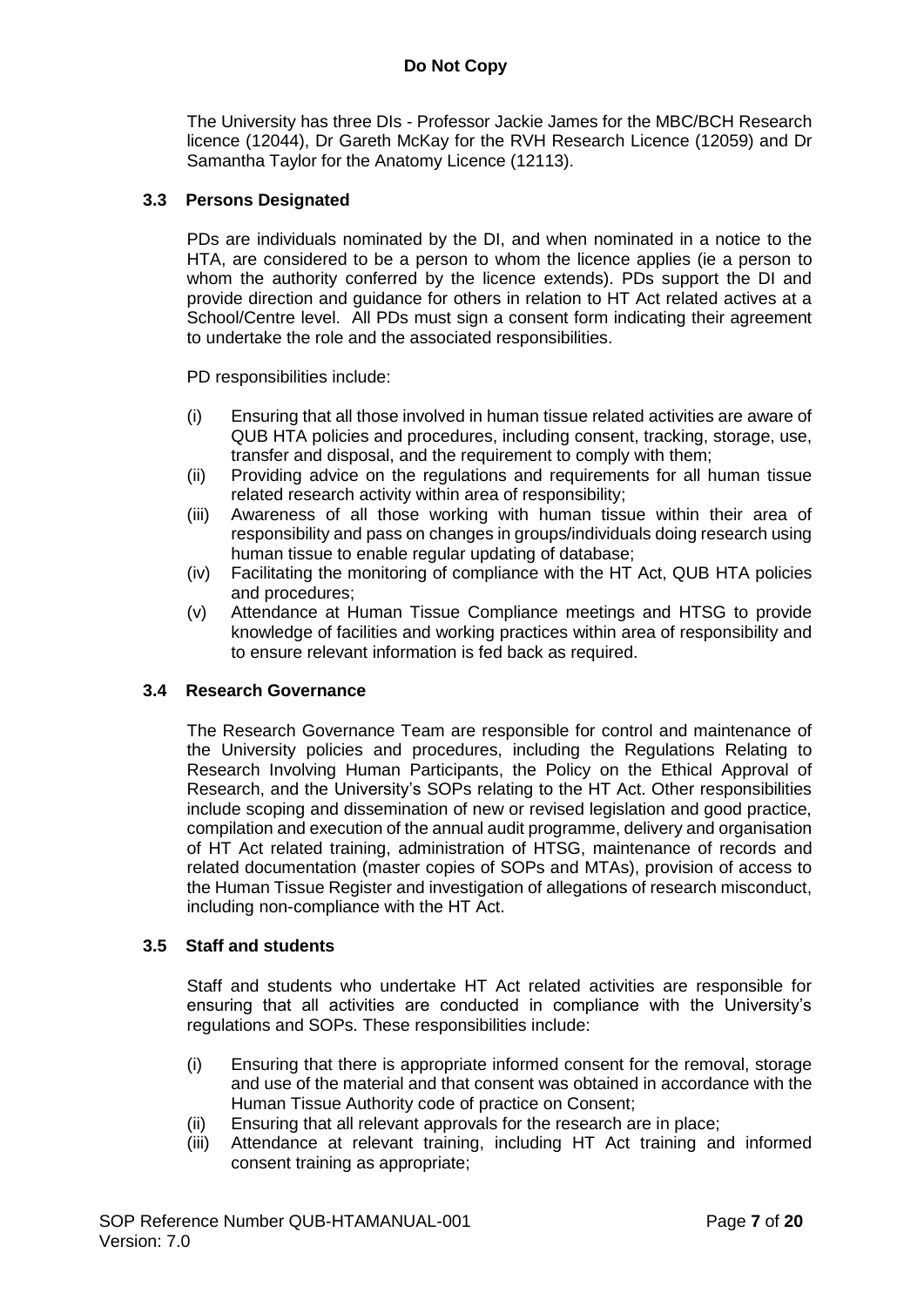- (iv) Adherence to University policies and procedures including the University's Regulations for Research Involving Human Participants, the Policy on the Ethical Approval of Research and the Code of Conduct and Integrity in Research;
- (v) Making available for audit all sample collections and records relating to material falling within the HT Act;
- (vi) Complying with the HTA Codes of Practice;
- (vii) Appropriately labelling, logging and tracking specimens with details of consent, use and/or storage location in accordance with the relevant SOPs;
- (viii) Transferring relevant material to non-QUB licensed premises under the terms of an appropriate agreement;
- (ix) Maintaining records of imported relevant material;
- (x) Compliance with and documentation of, any specific disposal arrangements that have been requested by consenting donors;
- (xi) Disposing of relevant material appropriately;
- (xii) Storing human tissue (as defined by the HT Act) in suitable secure conditions;
- (xiii) Reporting adverse events promptly to the DI, PD and as appropriate the CI, in accordance with the University procedures.

Details of PDs for each area are provided in figure 1 and in the Contacts section of this manual.

# **4. Licences and Organisation Structure**

The University holds two research licences and one anatomy licence. The licences cover the following areas:

- (i) MBC/BCH Research Licence 12044 (DI Professor Jackie James)
	- Patrick G Johnston Centre for Cancer Research (PGJCCR)
	- Wellcome Wolfson Institute for Experimental Medicine (WWIEM)
	- School of Pharmacy
	- School of Psychology
	- School of Biological Sciences
- (ii) RVH Research Licence 12059 (DI Dr Gareth McKay)
	- Centre for Public Health
- (iii) Anatomy Licence 12113 (DI Dr Samantha Taylor)
	- Anatomy licenced area, Centre for Biomedical Sciences Education

Figure 1 provides an overview of the licencing structure.

#### **5. University Committee Structure**

The reporting structure for University Committees is provided in Figure 2 - Overview of University Committee Structure. The roles of the relevant committees are summarised below.

# **5.1 Senate**

The governing body of the University is Senate which is responsible for the on-going strategic direction of the University, the management and administration of its revenue and property and the general conduct of its affairs.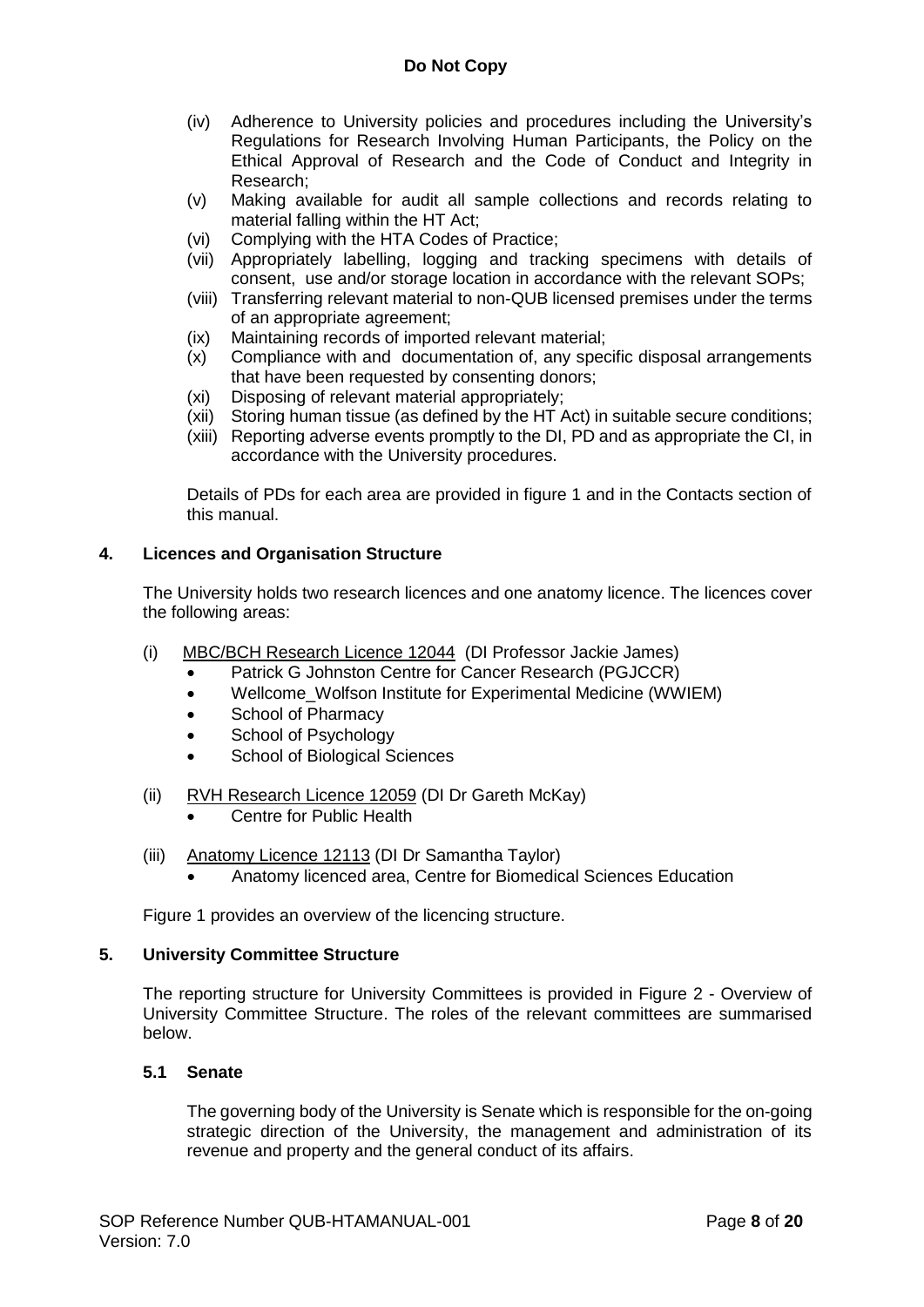# **5.2 Academic Council**

The primary academic body of the University is Academic Council, which is responsible for the control of internal academic affairs and arrangements for teaching and research.

# **5.3 Research and Innovation Committee**

The Research and Innovation Committee is responsible for promoting and encouraging high quality research in the University. The Committee advises Academic Council on the development and implementation of the University's research strategy. Research Governance Ethics and Integrity Committee (RGEIC) reports to Research and Innovation Committee.

# **5.4 Health and Safety Management Group**

The Health and Safety Management Group is responsible for making recommendations to the University on policy and strategy relating to management of health and safety.

# **5.5 Risk Management Committee**

The purpose of this Committee is to oversee risk management arrangements within the University, ensuring that programmes and procedures are undertaken in such a manner as to minimise the exposure of the University to unacceptable levels of risk

# **5.6 Biological and Infectious Agents Advisory Committee**

This Committee provides specialist advice and guidance on the use of genetically modified organisms and infectious agents at work. It make recommendations to the Health and Safety Management Group on policy and arrangements required under current or proposed biological Health and Safety regulations, Approved Codes of Practice and Guidance.

# **5.7 Research Governance Ethics and Integrity Committee**

The RGEIC is responsible for ensuring that the University complies with the requirements of the UK Policy Framework for Health and Social Care Research (2018), the Medicines for Human Use (Clinical Trials) Regulations 2004 and the Human Tissue Act 2004 and other associated legislation/guidelines. It is also responsible for developing, implementing and updating the University policies and procedures relating to the ethical approval of research and ensuring that these are reflective of the national regulatory framework. The HTSG reports to RGEIC.

# **5.8 Human Tissue Steering Group**

The HTSG is responsible for the implementation of the requirements of the HT Act at QUB. It has a duty to provide guidance to University staff to ensure compliance with the Act, HTA Codes of Practice and applicable Directives and Legislation governing the procurement, transfer, use, storage or disposal of human tissue. The HTSG is chaired by the Licence Holder's named representative, or their nominee, and consists of DIs, PDs and members of the Research Governance Team. HTSG membership is detailed in Appendix 1.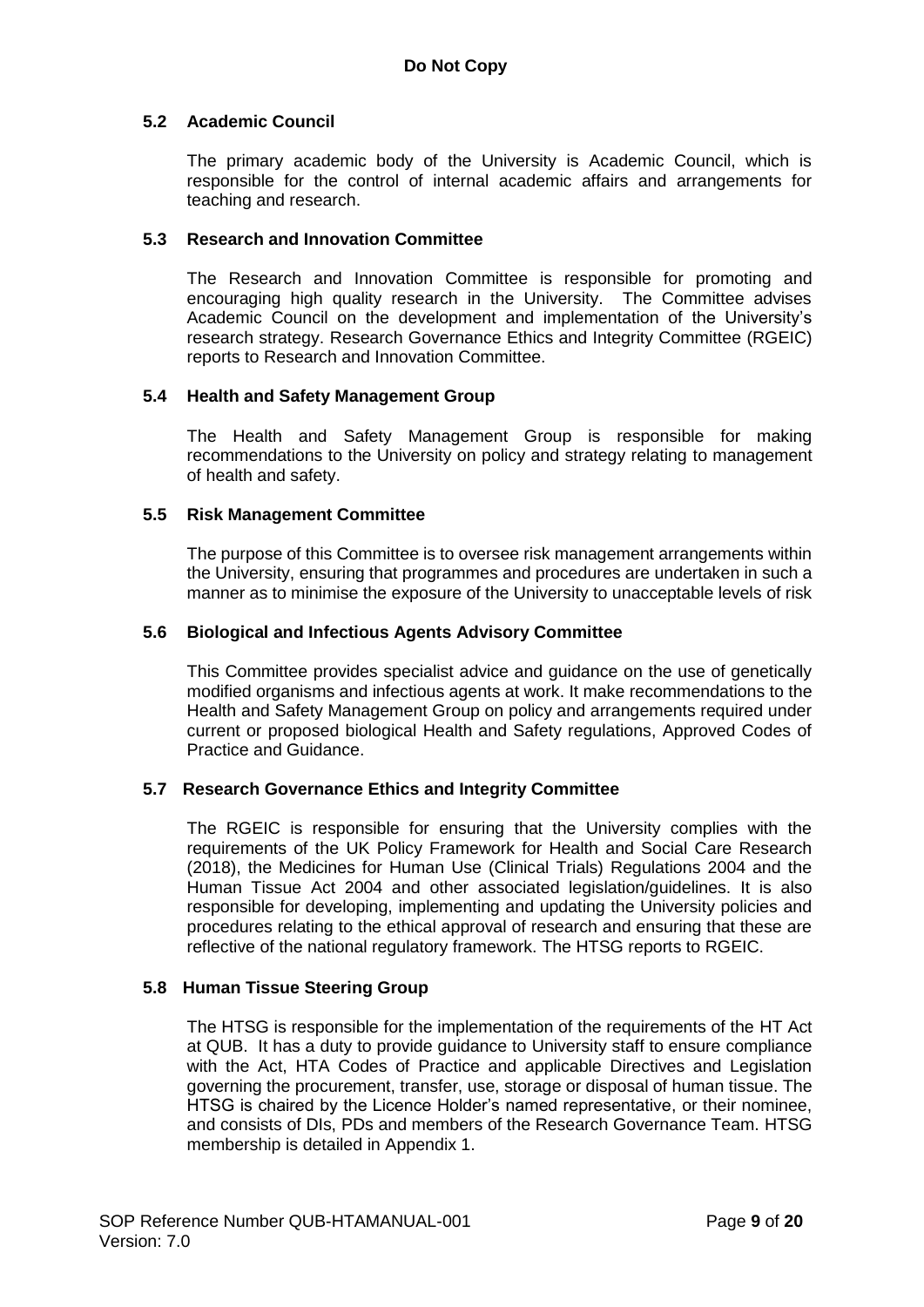Terms of Reference:

The HTSG is tasked with:

- (i) the co-ordination and implementation of the requirements of the HT Act at QUB
- (ii) the development and implementation of policies, systems and procedures to ensure QUB conducts its business in accordance with the HT Act and HTA Codes of Practice
- (iii) responding to, analysis, development and making necessary changes to QUB policy, systems and procedures, further to new and/or amended legislation that impact on the implementation of the requirements of HT Act at QUB
- (iv) ensuring that staff (including holders of honorary contracts) are appropriately trained to work in accordance with the provisions of the HT Act and that any update training is provided as and when required
- (v) providing guidance on operating procedures and any related risks to ensure compliance with the HT Act
- (vi) the dissemination of relevant HT Act information to staff
- (vii) liaising with NHS Trust partners to enhance collaboration and the sharing of procedures
- (viii) supporting the DIs and PDs in the execution of their duties
- (ix) providing council to the RGIC in relation to any developments and recommending implementation measures to ensure that the University is compliant with the HT Act
- (x) drafting any policies and regulations to be considered by the RGIC and providing regular reports to the RGIC

# **6. Standard Operating Procedures**

The University has developed SOPs which detail the procedures that must be followed for HT Act related activities. The SOPs should be read in conjunction with the relevant HTA Code of Practice.

The Precision Medicine Centre (PMC) is a collaborative arrangement between the Belfast Health and Social Care Trust (BHSCT) and the University. The laboratory operates two core interconnected sections Genomics and Tissue Hybridization and Digital Pathology The PMC works in partnership with the Northern Ireland Biobank (NIB) and both the PMC and NIB have their own suite of SOPs.

# **6.1 Research SOPs**

For the MBC/BCH and RVH research licences (excluding the PMC and NIB) the following SOPs apply:

- (i) Informed Consent for Research (QUB-RGEI-004)
- (ii) Receipt, Labelling, Tracking and Storage of Human Tissue (QUB-HTA-001)
- (iii) Disposal of Human Tissue (QUB-HTA-002)
- (iv) Internal Audit of Human Tissue Authority Licenced Premises, Facilities and Equipment (QUB-HTA-003)
- (v) Recording HTA Related Adverse Events (QUB-HTA-004)
- (vi) Assessment of Risk to Personnel for the Handling of Human Tissue (QUB-HTA-005)
- (vii) Assessment of Risk to Human Tissue (QUB-HTA-006)
- (viii) Transfer and Export of Relevant Material (QUB-HTA-007)
- (ix) Import of Relevant Material (QUB-HTA-008)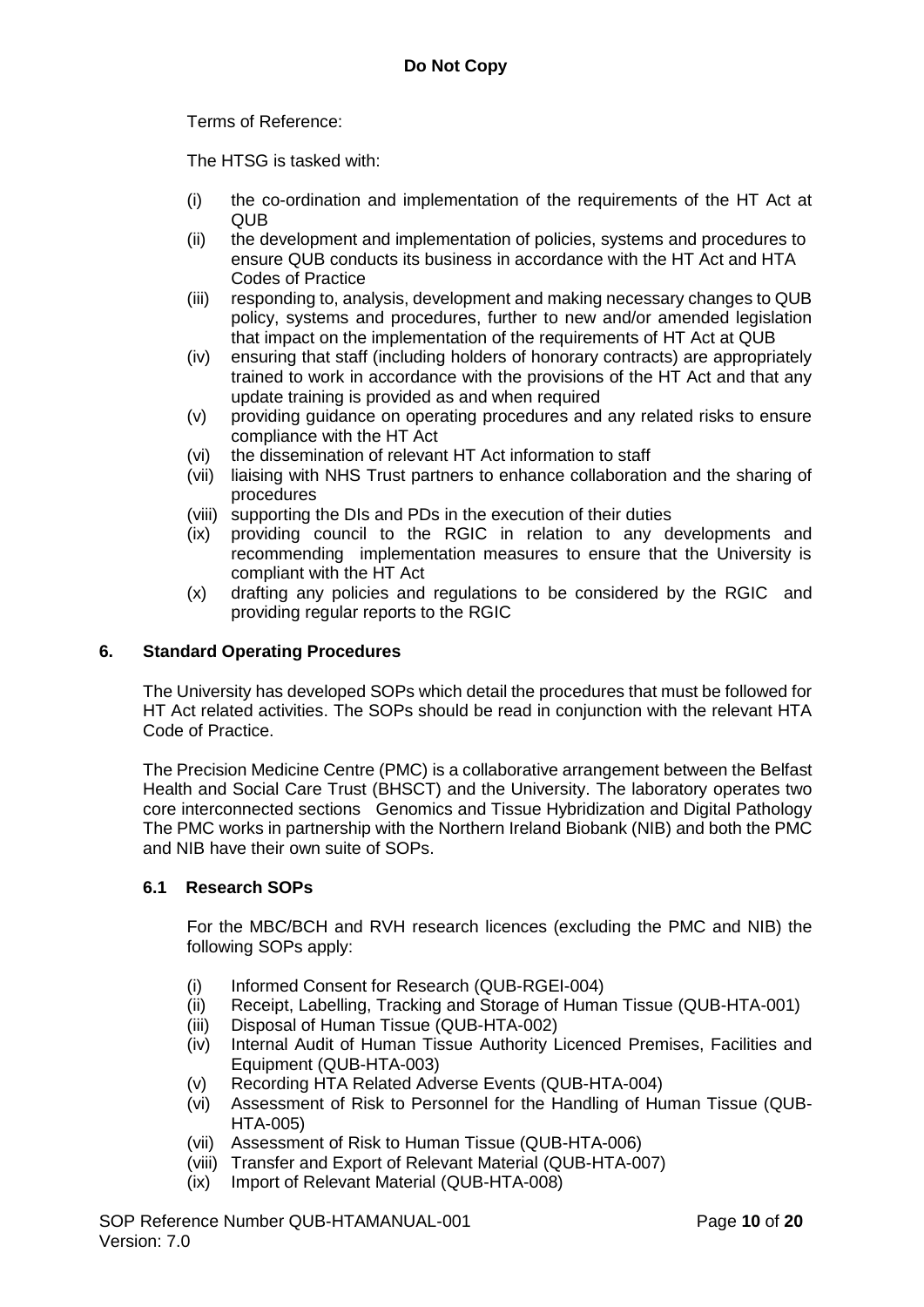- (x) Transportation of Human Tissue (QUB-HTA-009)
- Withdrawal of Consent Human Tissue (QUB-HTA-010)
- (xii) Complaints from Research Participants (QUB-ADRE-0024)
- (xiii) Research Governance Audit (QUB-RGEI-015)

The most up to date version of the above SOPs can be found on the University's Research Governance website:

<http://www.qub.ac.uk/Research/Governance-ethics-and-integrity/Human-tissue/>

These SOPs are considered to be controlled documents and staff and students must check the Research Governance website to ensure they are using the most up to date versions. Master copies of the University's Research SOPs are maintained within the Research Governance Office. SOPs are reviewed by the HTSG every two years or more frequently if required due to changes in legislation or practice.

Other research related SOPs are also available on the Research Governance website for reference.

Local SOPs have been developed for certain areas where required. Local SOPs are based on the principles outlined in the University SOPs but have been detailed to suit local practices.

The most up to date version of the NIB SOPs can be found on the NIB website [\(http://www.nibiobank.org/\)](http://www.nibiobank.org/). The SOPs are controlled documents. Master copies of these NIB SOPs are held by the NIB administrator and are reviewed by the senior staff of the NIB every two years. SOPs relating to the Precision Medicine Centre are accessed via the PMC.

# **6.2 Anatomy SOPs**

Authorised copies of Anatomy SOPs are found in the following areas –

- (i) Anatomy General Office;
- (ii) Mortuary Room 0B/300, Medical Biology Centre;
- (iii) Dissecting Room preparation area Room 01/314, Medical Biology Centre;
- (iv) Research Governance 63 University Road.

Master copies of the University's Anatomy SOPs are maintained by the Anatomy DI.

# **7. Audit**

# **7.1 Research Studies**

Audits of research studies outside the PMC and NIB are undertaken regularly to provide assurance to the University on compliance with the HT Act requirements and assist researchers in meeting the expected standards. Various approaches are taken to examine HTA compliance from different perspectives. This includes the interrogation of the Queen's Online (QOL) Tissue Register as the source data to select at random 10% of each area's studies for audit, or the review of compliance with Material Transfer Agreements. The methodology and annual audit plan is reviewed and ratified by the HTSG. In addition, the Research Governance Team and/or Director of Research and Enterprise reserve the right to undertake a targeted audit, if they have suspicion of non-compliance to legislation, or when monitoring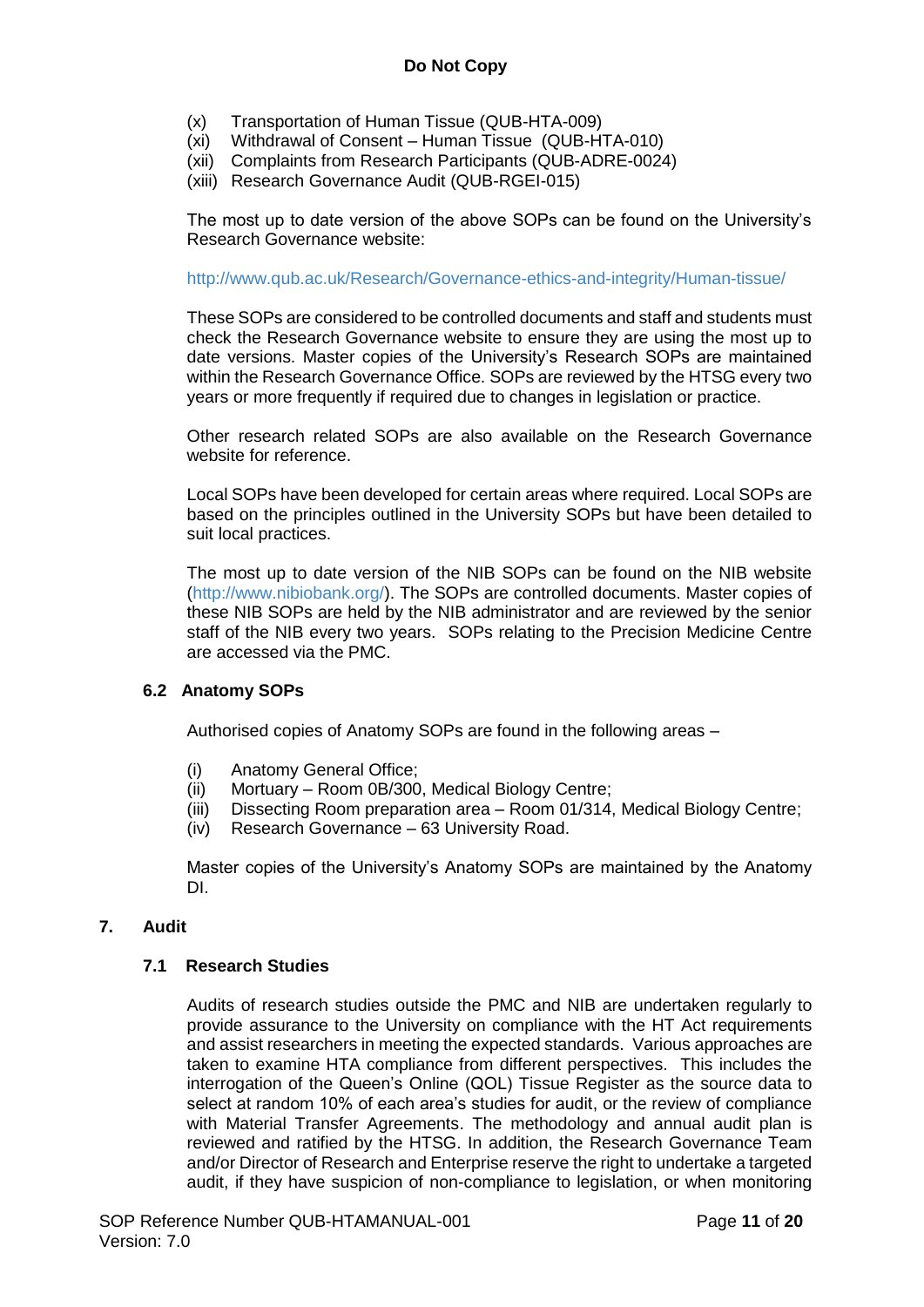reports provide information of concern. Audits will be conducted in accordance with the SOP Research Governance Audit (QUB-RGEI-015).

The PMC and the NIB implement their own audit programme which includes the NHS Molecular Diagnostic Service.

### **7.2 Anatomy**

An audit of the Anatomy licenced area is undertaken on an annual basis. A random sample of records, donors and retained specimens are audited to ensure the required documentation is available, accurately completed and that donors and specimens are appropriately tagged to ensure traceability.

#### **7.3 Research and Anatomy Licenced Premises**

The internal audit of premises is undertaken to provide assurances to the University that the premises, facilities and related equipment are fit for purpose and comply with the licensing standards required by the HTA. All HTA licenced premises will be audited every three years or more frequently if requested by a DI or PD. The Research Governance Team accompanied by the area PD and/or the DI conduct the internal audit of HTA licenced premises, facilities and related equipment. A PD from another area will be invited to take part on the audit process to enhance shared learning. Audits will be conducted in accordance with the HTA SOP Internal Audit of Human Tissue Authority Licensed Premises, Facilities and Equipment (QUB-HTA-003).

#### **8. Training**

The University expects that all individuals involved in HT Act related activities will be appropriately trained.

#### **8.1 Designated Individuals**

All DIs must be appropriately experienced and qualified for the role.

#### **8.2 Persons Designated**

PDs must have completed HT Act training, either through completion of accredited HTA training, attendance at the University's HT Act training or completion of the MRC e-learning 'Research and human tissue legislation' course.

The MRC e-learning 'Research and human tissue legislation' course can be accessed via the link below:

<http://www.byglearning.co.uk/mrcrsc-lms/course/category.php?id=1>

#### **8.3 Research Governance**

Members of the Research Governance Team must have completed HT Act training, either through completion of accredited HTA training, attendance at the University's HT Act training or completion of the MRC e-learning 'Research and Human Tissue Legislation' course.

#### **8.4 Research Staff and Students**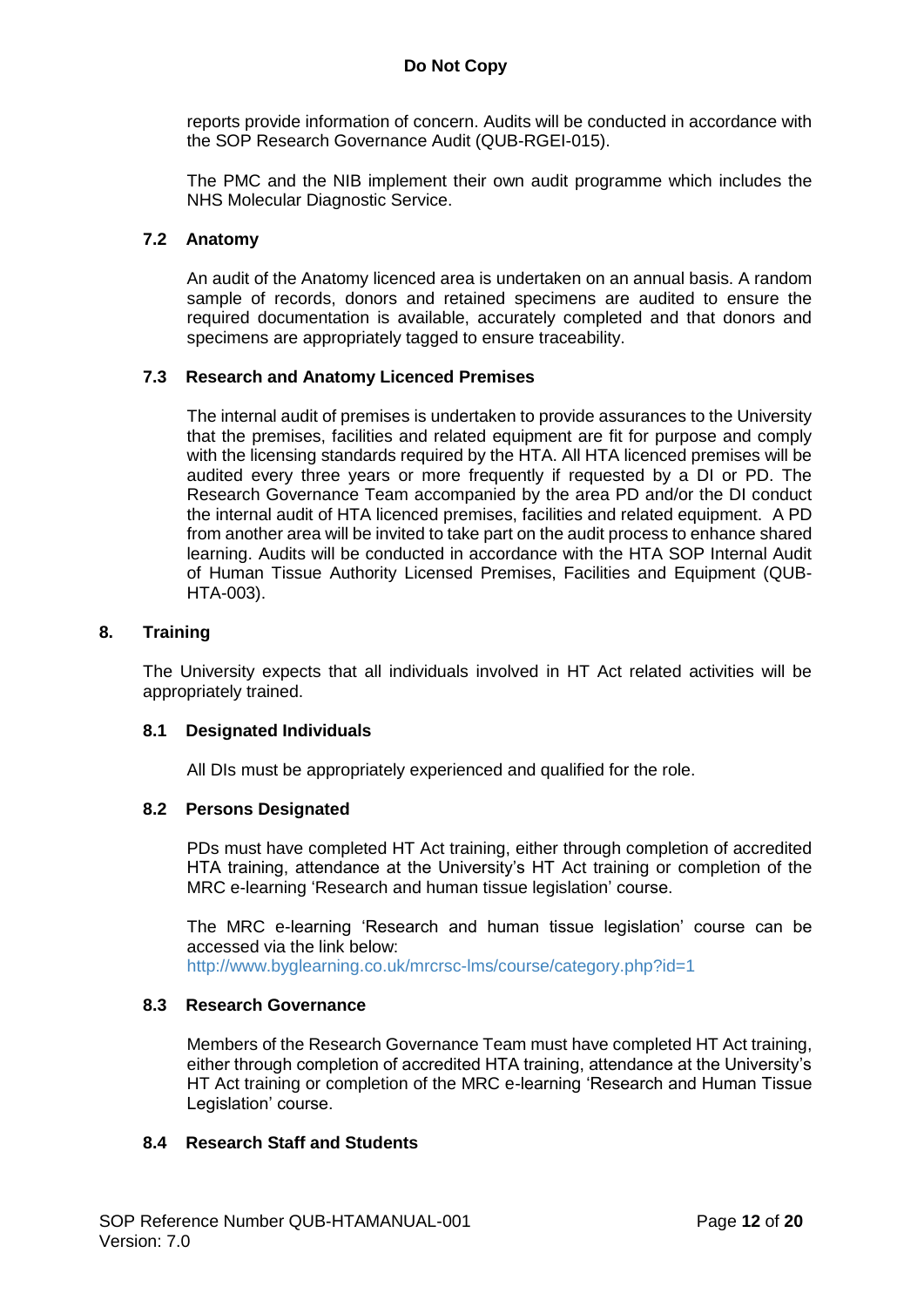Attendance at HT Act training is mandatory for all staff and students working with relevant material, and refresher training will be required every three years. The University delivers HT Act training to staff and students involved in HT Act related research and maintains a central register of all those who have attended this training**.** Certificates are issued to those who have attended. The Research Governance Team are responsible for the provision of the HT Act training and a minimum of 10 sessions during term-time are scheduled per year. Additional training sessions are provided as and when required. As part of the induction for postgraduate students in the School of Medicine, Dentistry and Biomedical Sciences the DI of the relevant licenced area provides an overview of the HT Act and the associated requirements.

Research Governance also arranges relevant courses relating to informed consent and co-ordinates access to the Good Clinical Practice (GCP) e-Learning tool, which contains a module on the informed consent process. Records of GCP completion are maintained by the Research Governance Team.

Other training courses available include:

- Research Ethics for University Staff;
- MRC e-learning 'Research and human tissue legislation';
- Good Practice in Research.

The University has a number of Health and Safety training courses which are organised by the Staff Training and Development Unit. [http://www.qub.ac.uk/sites/stdp/SubCategory/?sub\\_cat=Health%20and%20Safety.](http://www.qub.ac.uk/sites/stdp/SubCategory/?sub_cat=Health%20and%20Safety)

Although Research Governance maintain a central register of all those who attend the University's HT Act training, staff and students are advised to also retain a personal training log.

# **8.5 Anatomy Staff and Students**

Training sessions on the legislative aspects of the Anatomy Licensed Area are provided by the DI to demonstrators and clinical demonstrators who will be supporting teaching within the dissecting room areas.

All registered students attending classes within the dissecting rooms, receive an induction into the Anatomy Licensed Area, at the beginning of the relevant module. This induction is led by the DI or by PDs, and covers the dedicated Anatomy Dissecting Room Code of Practice for the area. Medical and dental students are also required to sign an agreement indicating that they will comply with the requirements of HT Act.

# **9. Corporate Risk Management**

The University has a corporate risk plan for potential serious breaches of the HT Act. The corporate risk plan details the escalation process, current control measures, additional actions for improving the management of the risk and assurance mechanisms for the University. The corporate risk plan is reviewed on a bi-annual basis and considered by the University's Risk Management Committee. Each School/Centre also has a Business Continuity Plan in place which outlines the risk for human tissue holdings.

# **10. References**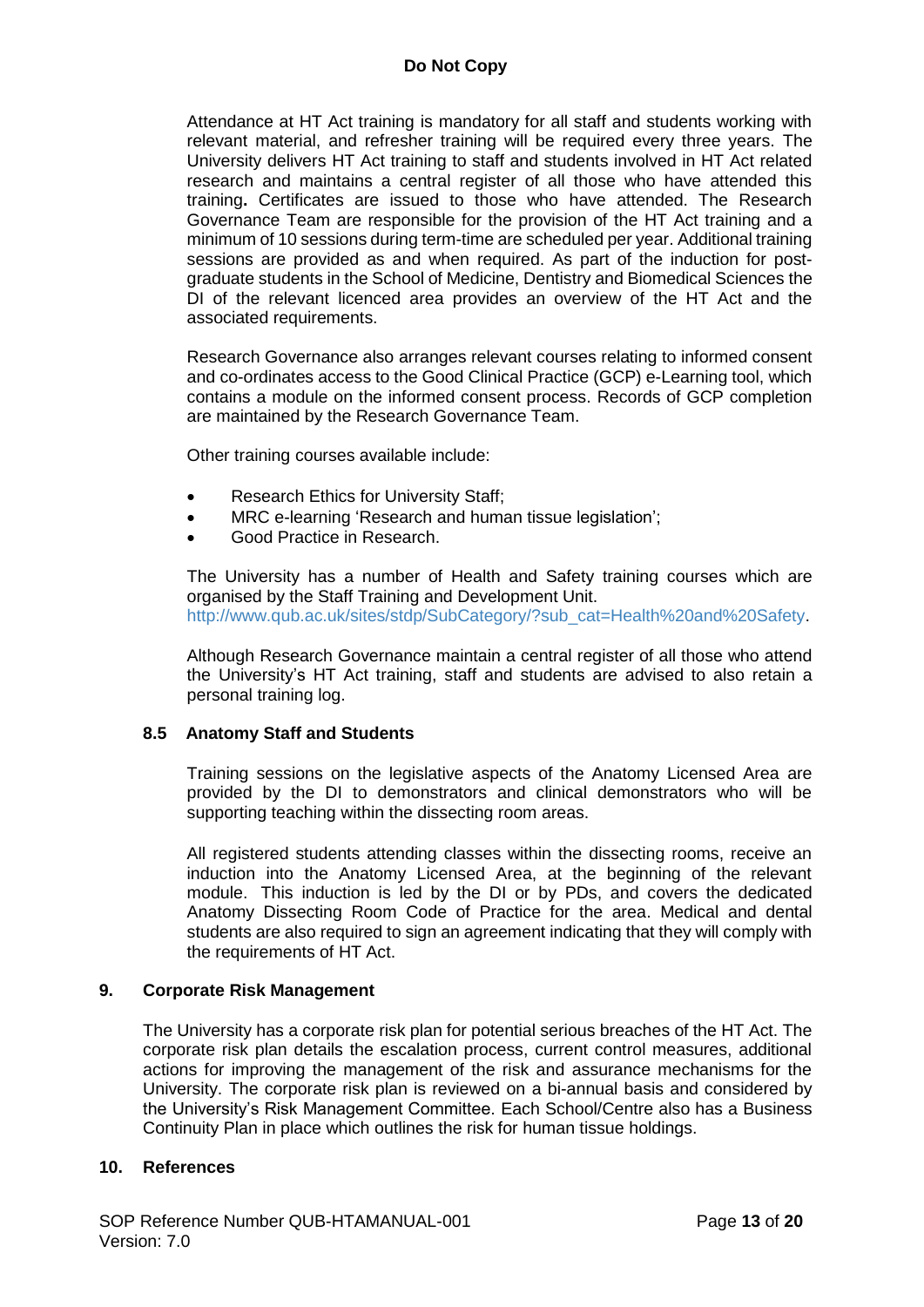Code A: Guiding Principles and the fundamental principle of consent <https://www.hta.gov.uk/guidance-professionals/codes-practice> (last accessed Nov 2021)

#### Code B: Post-mortem examination and Standards

<https://www.hta.gov.uk/guidance-professionals/codes-practice> (last accessed Nov 2021)

#### Code C: Anatomical examination and Standards

<https://www.hta.gov.uk/guidance-professionals/codes-practice> (last accessed Nov 2021)

#### Code D: Public display and Standards

<https://www.hta.gov.uk/guidance-professionals/codes-practice> (last accessed Nov 2021)

#### Code E: Research and Standards

<https://www.hta.gov.uk/guidance-professionals/codes-practice> (last accessed Nov 2021)

#### Code F: Donation of solid organs and tissue for transplantation

<https://www.hta.gov.uk/guidance-professionals/codes-practice> (last accessed Nov 2021)

Code G: Donation of Allogenic bone marrow and peripheral blood stem cells for transplantation

[https://www.hta.gov.uk/guidance-professionals/codes-practice\(](https://www.hta.gov.uk/guidance-professionals/codes-practice)last accessed Nov 2021)

Human Tissue Authority definition of relevant material [https://www.hta.gov.uk/guidance](https://www.hta.gov.uk/guidance-professionals/hta-legislation/relevant-material-under-human-tissue-act-2004/list-materials)[professionals/hta-legislation/relevant-material-under-human-tissue-act-2004/list-materials](https://www.hta.gov.uk/guidance-professionals/hta-legislation/relevant-material-under-human-tissue-act-2004/list-materials) (last accessed Nov 2021)

### Regulations Relating to Research Involving Human Participants

[http://www.qub.ac.uk/Research/Governance-ethics-and-integrity/Policies](http://www.qub.ac.uk/Research/Governance-ethics-and-integrity/Policies-procedures-and-guidelines/)[procedures-and-guidelines/](http://www.qub.ac.uk/Research/Governance-ethics-and-integrity/Policies-procedures-and-guidelines/) (last accessed Nov 2021)

# Policy on the Ethical Approval of Research

[http://www.qub.ac.uk/Research/Governance-ethics-and-integrity/Policies](http://www.qub.ac.uk/Research/Governance-ethics-and-integrity/Policies-procedures-and-guidelines/)[procedures-and-guidelines/](http://www.qub.ac.uk/Research/Governance-ethics-and-integrity/Policies-procedures-and-guidelines/) (last accessed Nov 2021)

#### Code of Conduct and Integrity in Research

[http://www.qub.ac.uk/Research/Governance-ethics-and-integrity/Policies](http://www.qub.ac.uk/Research/Governance-ethics-and-integrity/Policies-procedures-and-guidelines/)[procedures-and-guidelines/](http://www.qub.ac.uk/Research/Governance-ethics-and-integrity/Policies-procedures-and-guidelines/) (last accessed Nov 2021)

Queen's University Belfast HTA SOPs

<http://www.qub.ac.uk/Research/Governance-ethics-and-integrity/Human-tissue/> (last accessed Nov 2021)

# QUB Research Governance

<http://www.qub.ac.uk/Research/Governance-ethics-and-integrity/> (last accessed Nov 2021)

QUB Health and Safety Services

<https://www.qub.ac.uk/directorates/EstatesDirectorate/UniversitySafetyService/> (last accessed Nov 2021)

QUB University Committees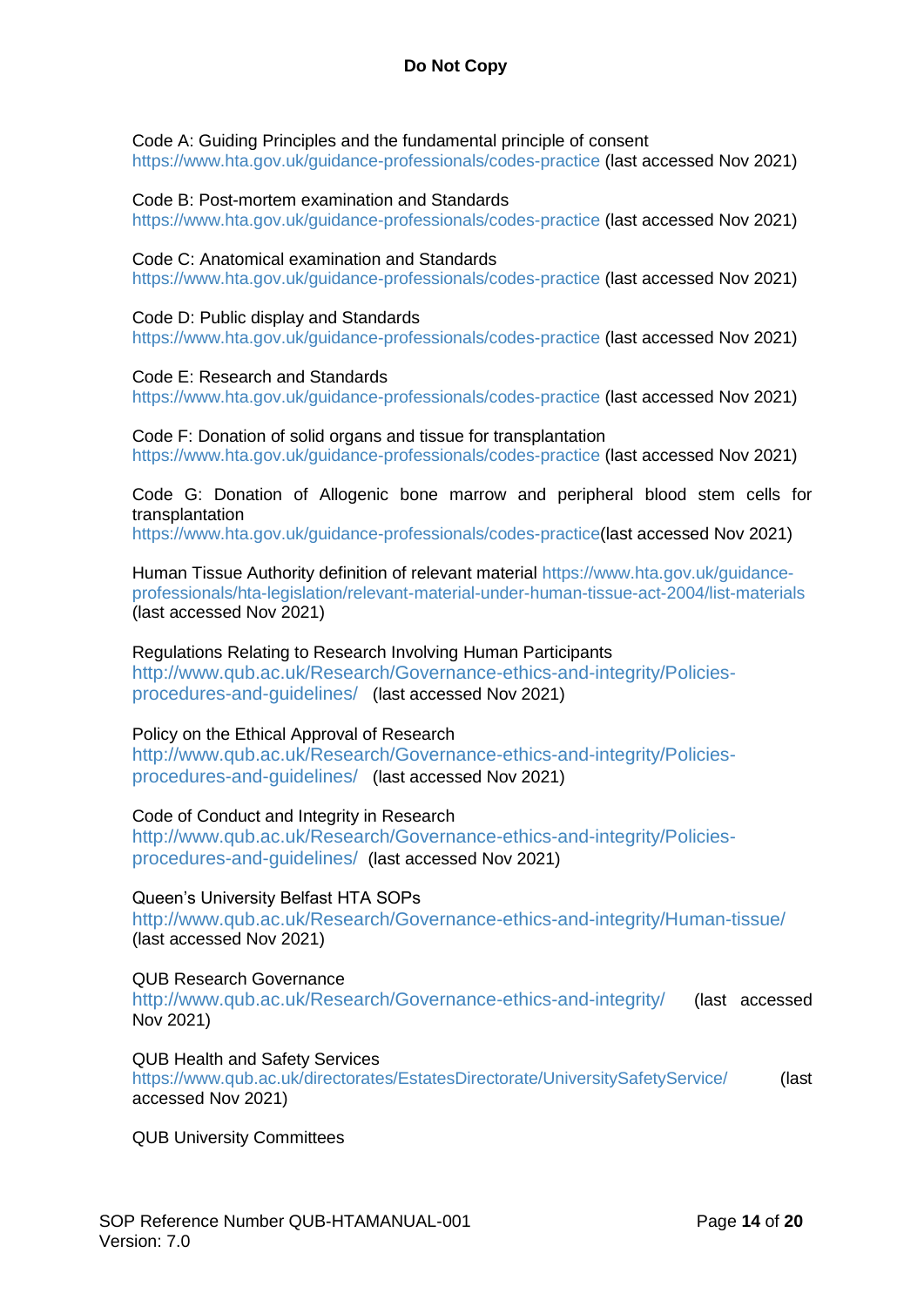[http://www.qub.ac.uk/Discover/About-Queens/Leadership-and](http://www.qub.ac.uk/Discover/About-Queens/Leadership-and-structure/Registrars-Office/University-Governance/Directory-of-Committees/)[structure/Registrars-Office/University-Governance/Directory-of-Committees/](http://www.qub.ac.uk/Discover/About-Queens/Leadership-and-structure/Registrars-Office/University-Governance/Directory-of-Committees/) (last accessed Nov 2021)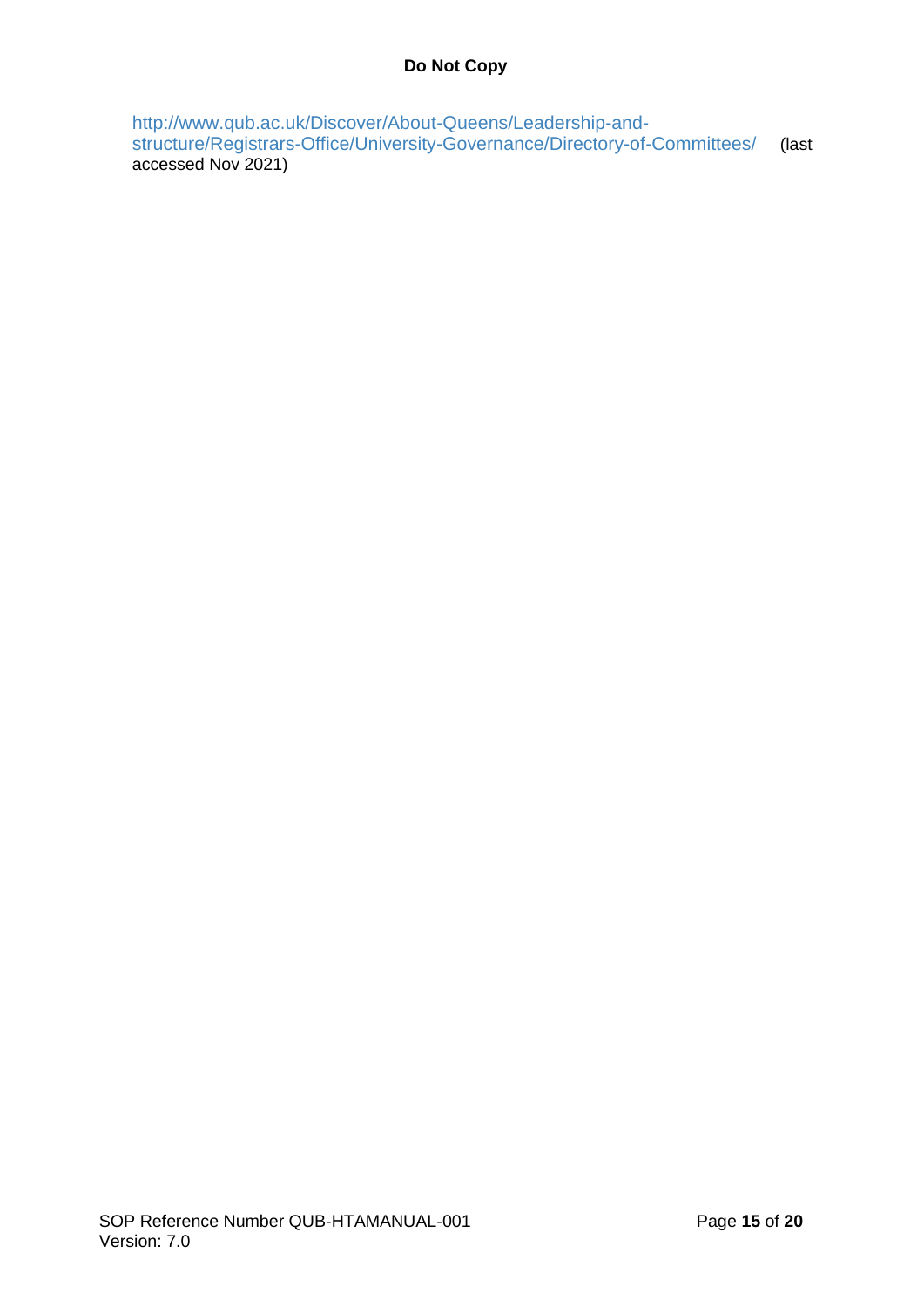# **11. Contacts**

# **11.1 MBC BCH Licence**

| <b>Designated Individual (DI)</b> |                                                                                    |                   |                          |
|-----------------------------------|------------------------------------------------------------------------------------|-------------------|--------------------------|
| Prof Jackie<br>James              | DI MBC/BCH                                                                         | 0289097<br>5781   | j.james@qub.ac.uk        |
|                                   | <b>Persons Designated (PD)</b>                                                     |                   |                          |
| <b>Prof Michael</b><br>Tunney     | PD Pharmacy                                                                        | 0289097<br>2705   | m.tunney@qub.ac.uk       |
| Prof Brian<br>Green               | PD Biological Sciences                                                             | 0289097<br>6541   | b.green@qub.ac.uk        |
| Dr Simon<br>Cameron               | PD Biological Sciences                                                             | 0289097<br>6421   | S.Cameron@qub.ac.uk      |
| Dr Fionnuala<br>Lundy             | PD Wellcome-Wolfson<br>Institute for Experimental<br>Medicine (WWIEM)              | 0289097<br>5797   | f.lundy@qub.ac.uk        |
| Prof Lorcan<br>McGarvey           | PD Wellcome-Wolfson<br>Institute for Experimental<br>Medicine (WWIEM)              | 0289097<br>2699   | l.mcgarvey@qub.ac.uk     |
| Dr Kostas<br>Papageorgiou         | PD School of Psychology                                                            | 028 90 97<br>5653 | K.Papageorgiou@qub.ac.uk |
| <b>Dr Chris</b><br>Watson         | PD Wellcome-Wolfson<br>Institute for Experimental<br>Medicine (WWIEM)              | 0289097<br>6478   | chris.watson@qub.ac.uk   |
| Dr Mei Chen                       | PD Wellcome-Wolfson<br>Institute for Experimental<br>Medicine (WWIEM)              | 0289063<br>2629   | m.chen@qub.ac.uk         |
| <b>Dr Claire Lewis</b>            | PD The Patrick G<br>Johnston Centre for<br><b>Cancer Research</b><br>(PGJCCR) /NIB | 0289097<br>2804   | claire.lewis@qub.ac.uk   |
| Dr Kienan<br>Savage               | PD Patrick G Johnston<br><b>Centre for Cancer</b><br>Research (PGJCCR)             | 0289097<br>2934   | k.savage@qub.ac.uk       |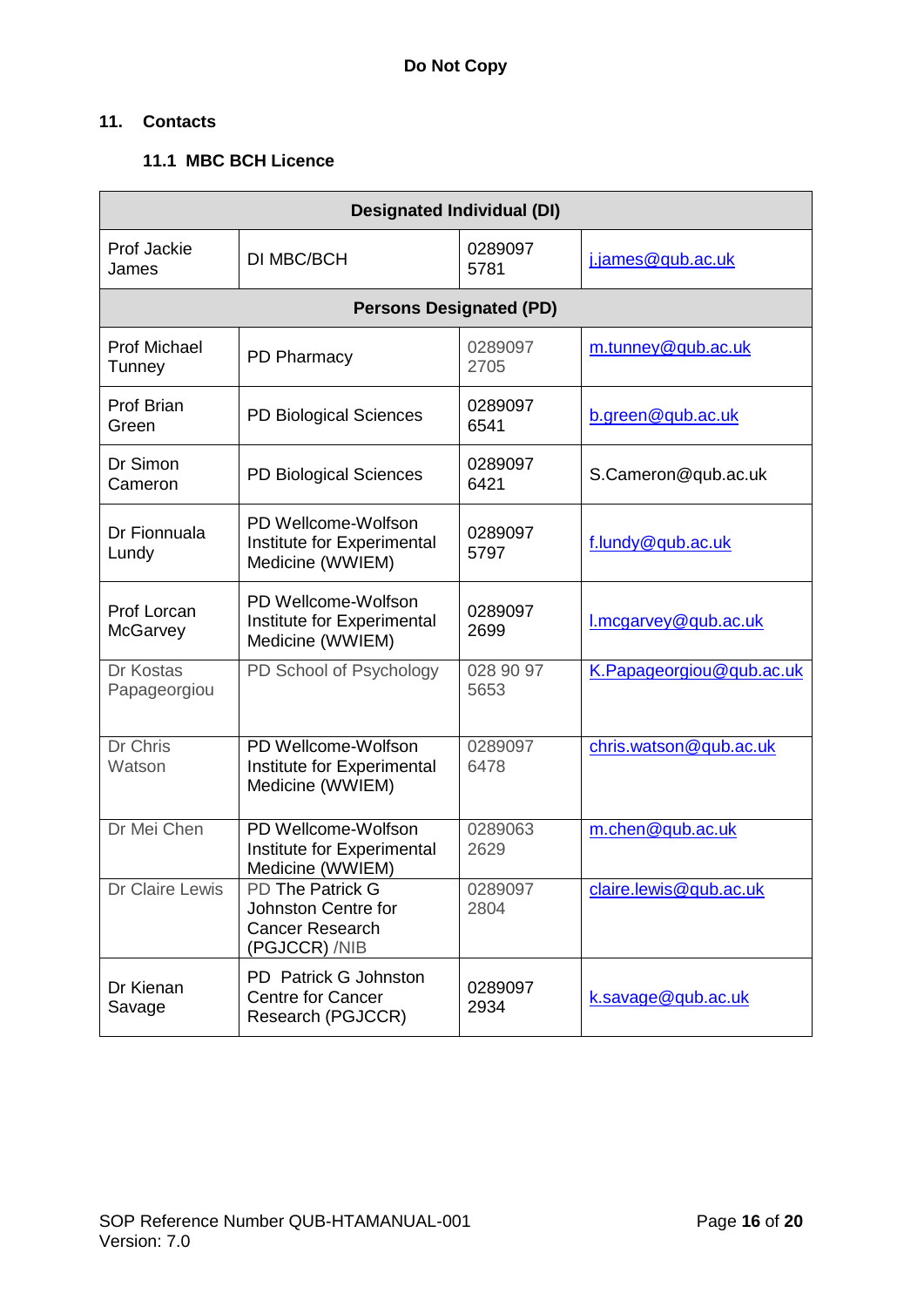# **11.2 RVH Licence**

| <b>Designated Individual (DI)</b> |                                                |                 |                     |
|-----------------------------------|------------------------------------------------|-----------------|---------------------|
| Dr Gareth<br>McKay                | DI RVH                                         | 0289097<br>8958 | g.j.mckay@qub.ac.uk |
| <b>Persons Designated (PD)</b>    |                                                |                 |                     |
| Dr Charlotte<br><b>Neville</b>    | PD Centre for<br><b>Public Health</b><br>(CPH) | 0289097<br>6454 | c.neville@qub.ac.uk |

# **11.3 Anatomy Licence**

| <b>Designated Individual (DI)</b> |                                        |               |                             |  |
|-----------------------------------|----------------------------------------|---------------|-----------------------------|--|
| Dr Samantha<br>Taylor             | DI Anatomy                             | 028 9097 2143 | s.j.taylor@qub.ac.uk        |  |
| <b>Persons Designated (PD)</b>    |                                        |               |                             |  |
| Ms Ali Allen                      | PD Anatomy                             | 028 9097 2142 | am.allen@qub.ac.uk          |  |
| Dr Declan<br>McLaughlin           | PD Anatomy                             | 028 9097 2482 | declan.mclaughlin@qub.ac.uk |  |
| <b>Bequeathal Secretary</b>       |                                        |               |                             |  |
| Mrs Sharon<br><b>Beattie</b>      | <b>Bequeathal Secretary</b><br>Anatomy | 028 9097 2122 | s.beattie@qub.ac.uk         |  |

# **12.4 Research Governance**

| <b>Research Governance</b> |                                       |              |                      |
|----------------------------|---------------------------------------|--------------|----------------------|
| Mrs Louise<br>Dunlop       | <b>Head of Research</b><br>Governance | 0289097 2572 | l.h.dunlop@qub.ac.uk |
| Dr Paula Tighe             | <b>Research Governance</b>            | 0289097 3861 | p.tighe@qub.ac.uk    |
| Miss Kathryn<br>Taylor     | <b>Research Governance</b>            | 0289097 2529 | k.taylor@qub.ac.uk   |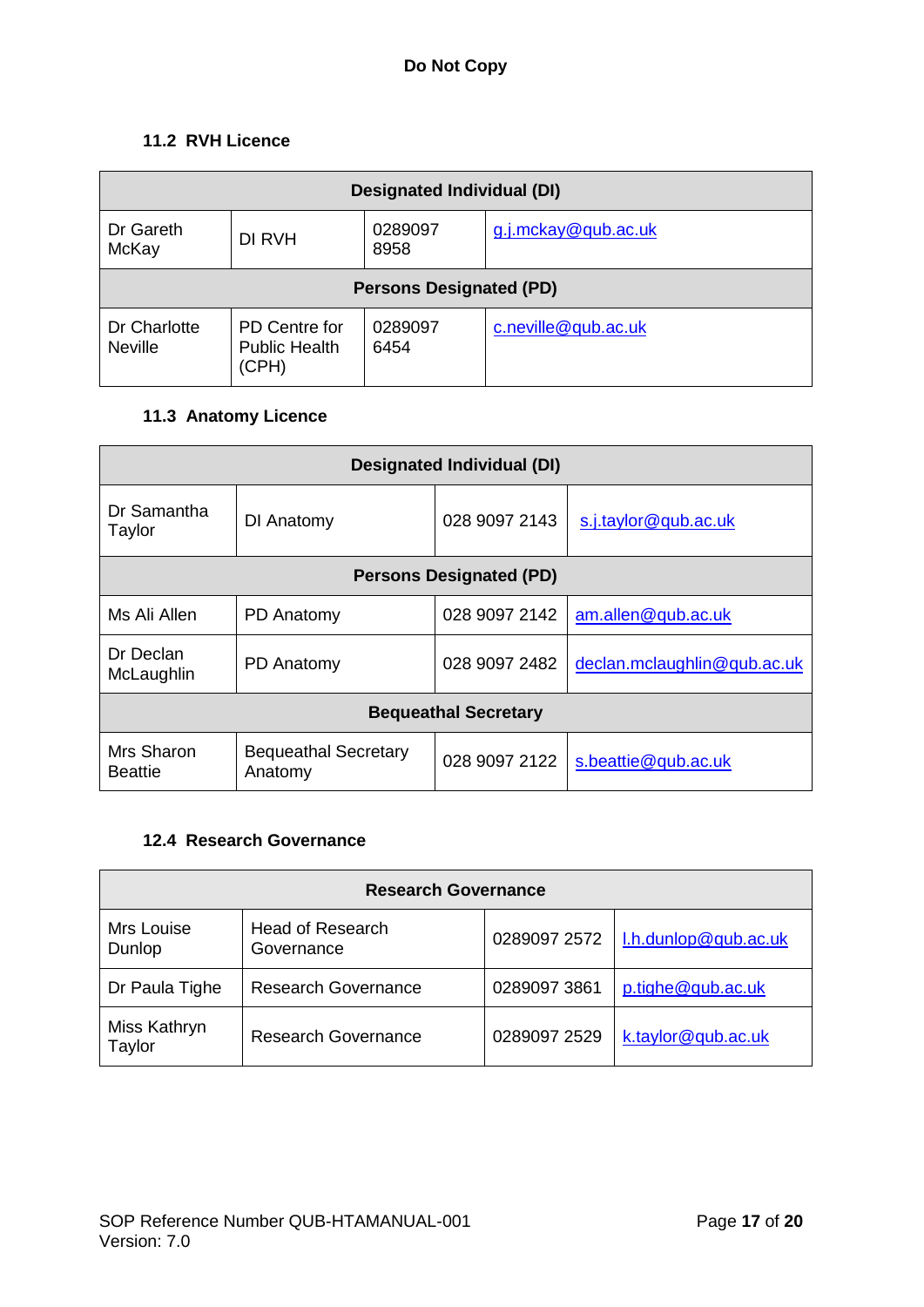# **Appendix 1. Human Tissue Steering Group Membership**

| Pro-Vice-Chancellor for Research<br>&<br>Enterprise, or their nominee (Chair) | Professor Aaron Maule, Faculty Dean of<br>Research (MHLS)                                                                                                                                                                          |
|-------------------------------------------------------------------------------|------------------------------------------------------------------------------------------------------------------------------------------------------------------------------------------------------------------------------------|
| <b>MBC/BCH Designated Individual</b>                                          | Professor Jackie James                                                                                                                                                                                                             |
| <b>MBC/BCH Persons Designated</b>                                             | Professor Brian Green<br>Dr Fionnuala Lundy<br>Professor Lorcan McGarvey<br>Dr Mei Chen<br>Dr Chris Watson<br><b>Professor Michael Tunney</b><br>Dr Kienan Savage<br>Dr Claire Lewis<br>Dr Kostas Papageorgiou<br>Dr Simon Cameron |
| <b>RVH Designated Individual</b>                                              | Dr Gareth McKay                                                                                                                                                                                                                    |
| <b>RVH Persons Designated</b>                                                 | Dr Charlotte Neville                                                                                                                                                                                                               |
| Anatomy Designated Individual                                                 | Dr Samantha Taylor                                                                                                                                                                                                                 |
| <b>Anatomy Persons Designated</b>                                             | Ms Ali Allen<br>Dr Declan McLaughlin                                                                                                                                                                                               |
| <b>Research Governance</b>                                                    | Ms Louise Dunlop<br>Dr Paula Tighe<br>Miss Kathryn Taylor                                                                                                                                                                          |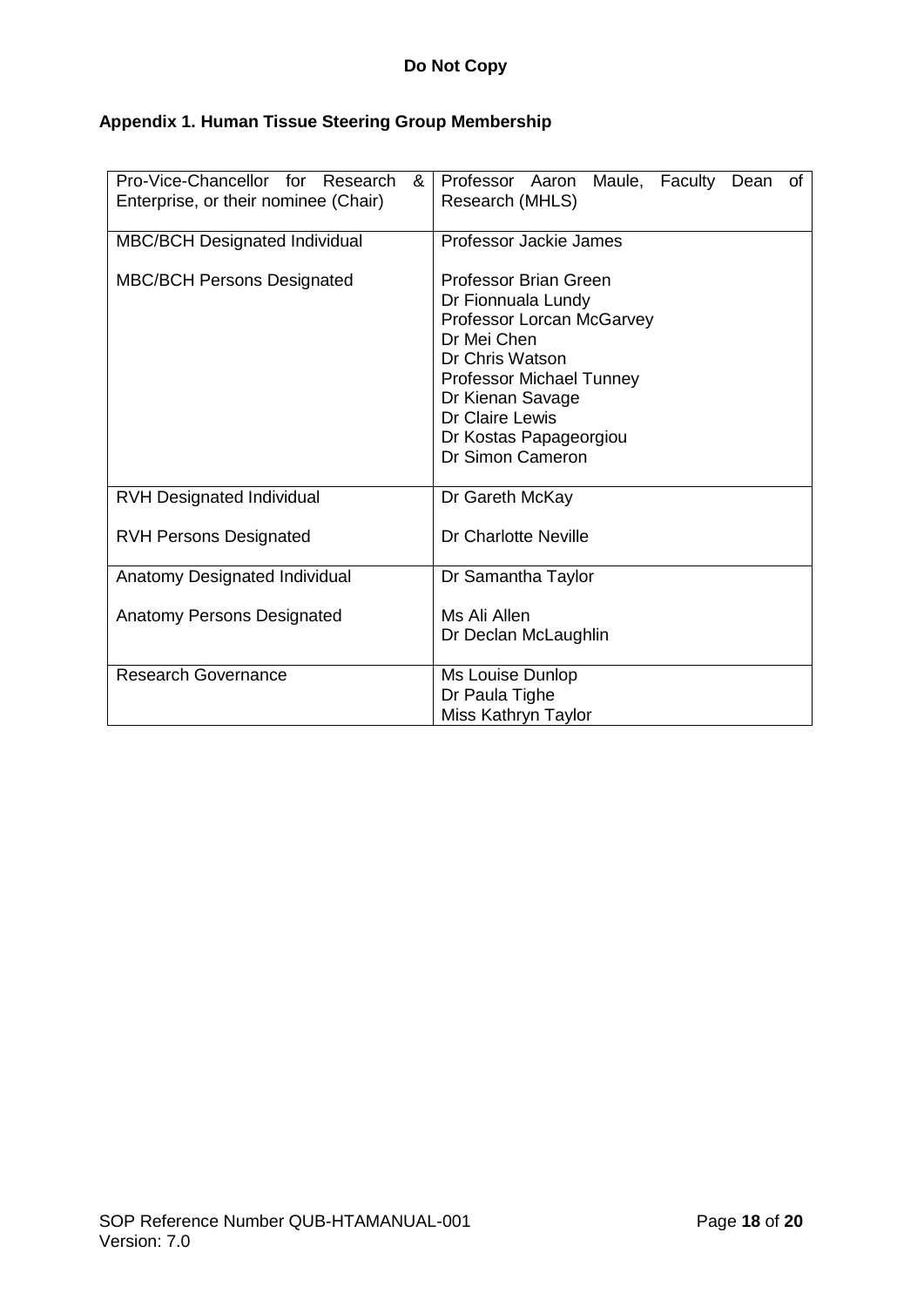# **Figure 1. Overview of the licencing structure**